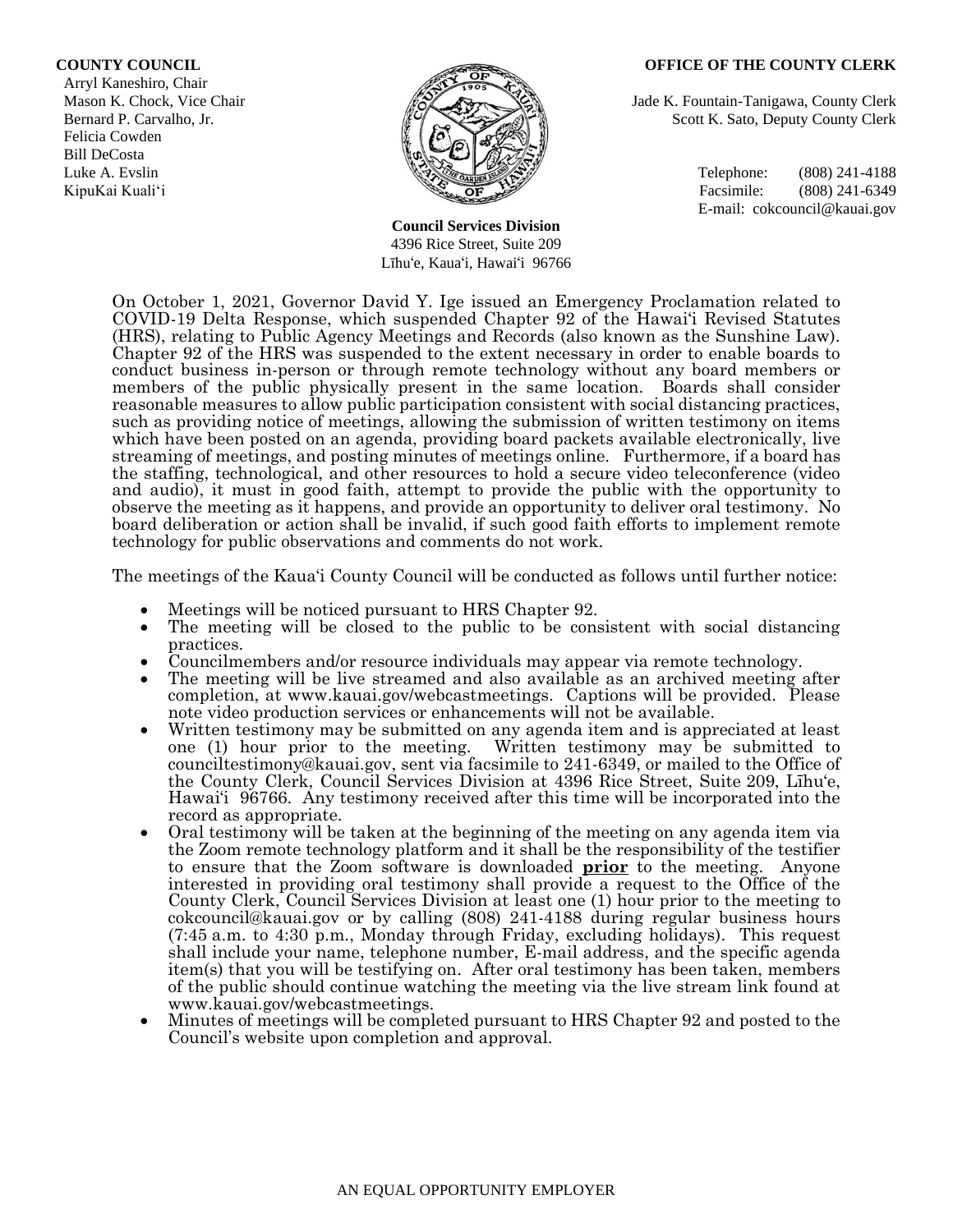# **COMMITTEE MEETING NOTICE AND AGENDA WEDNESDAY, DECEMBER 1, 2021 8:30 A.M. OR SOON THEREAFTER**

COUNCIL CHAMBERS HISTORIC COUNTY BUILDING 4396 RICE STREET, SUITE 201 LĪHU'E, KAUA'I, HAWAI'I 96766

## **A. PLANNING COMMITTEE**

- 1. Minutes of the November 17, 2021 Planning Committee Meeting.
- 2. [Bill No. 2831](https://kauai.granicus.com/MetaViewer.php?meta_id=154929) A BILL FOR AN ORDINANCE AMENDING ZONING CONDITIONS IN ORDINANCE NO. PM-2006-383, AS AMENDED BY ORDINANCE NO. PM-2009-394, RELATING TO ZONING DESIGNATION IN NĀWILIWILI, KAUA'I *(Tower Kaua'i Lagoons Sub 1, LLC; 2014 Kaua'i Lagoons Golf, LLC; Tower Kaua'i Lagoons Land, LLC; Tower Kaua'i Lagoons Sub 7, LLC, Applicant) (ZA-2021-3) (Deferred November 17, 2021)*

### **B. FINANCE & ECONOMIC DEVELOPMENT COMMITTEE**

1. [Bill No. 2828](https://kauai.granicus.com/MetaViewer.php?meta_id=154927) A BILL FOR AN ORDINANCE AMENDING CHAPTER 5A, KAUA'I COUNTY CODE 1987, AS AMENDED, ESTABLISHING A COMMERCIAL VEHICULAR RENTAL REAL PROPERTY TAX CLASS *(Deferred October 6, 2021)*

### **C. COMMITTEE OF THE WHOLE**

1. [Bill No. 2839](https://kauai.granicus.com/MetaViewer.php?meta_id=154931) A BILL FOR AN ORDINANCE AMENDING ORDINANCE NO. B-2021-877, AS AMENDED, RELATING TO THE OPERATING BUDGET OF THE COUNTY OF KAUA'I, STATE OF HAWAI'I, FOR THE FISCAL YEAR JULY 1, 2021 THROUGH JUNE 30, 2022, BY REVISING THE AMOUNTS ESTIMATED IN THE GENERAL FUND *(General Liability – \$900,000.00) (Public Hearing held on November 17, 2021)*